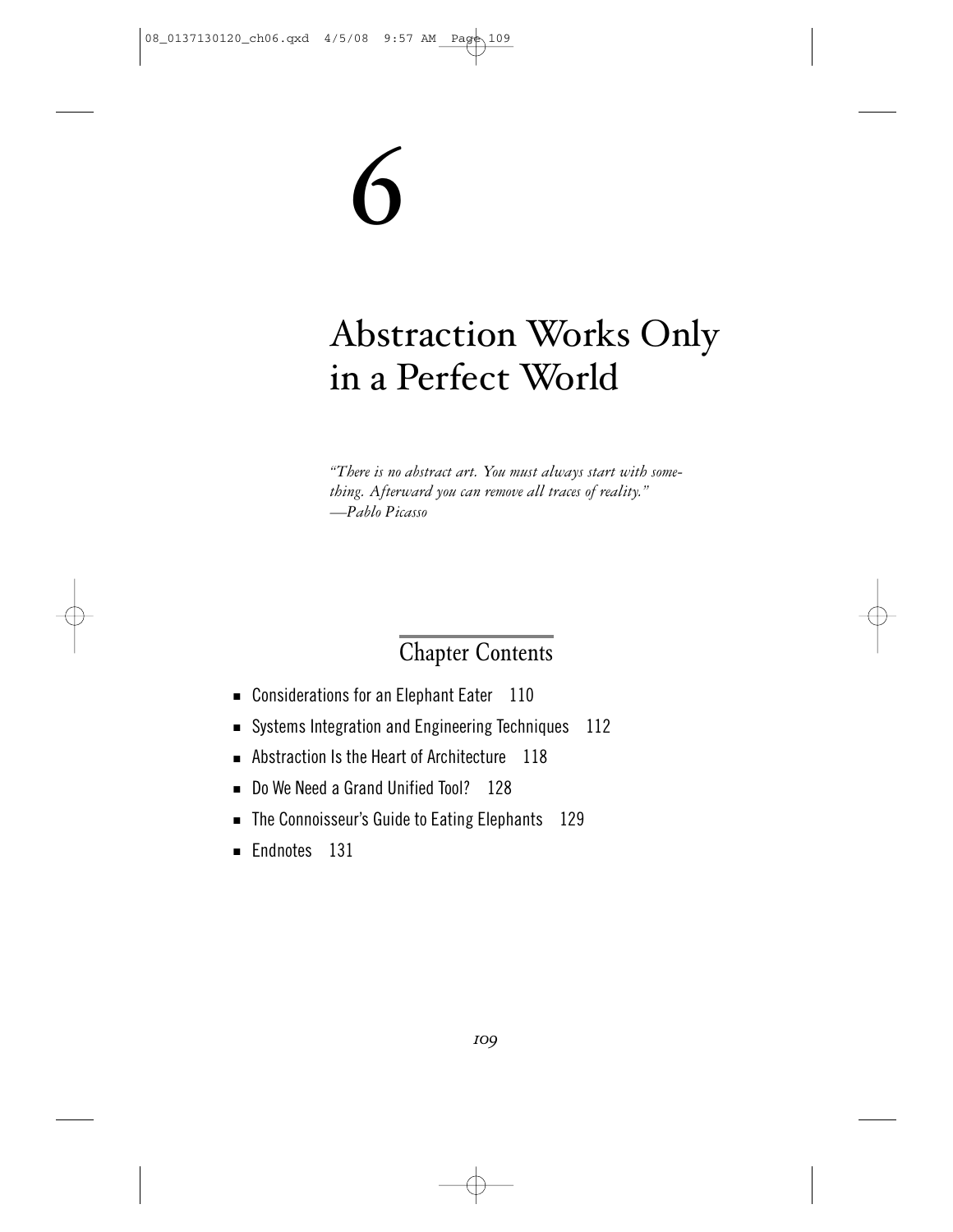In the first part of the book, we saw how IT systems have grown increasingly larger and more complex over time. This growing complexity is challenging the capability of businesses to innovate as more of the IT budget is channeled into regulatory compliance, replatforming, and maintenance of the status quo. As this book has shown, changing these systems is not primarily a technical difficulty, but one of coordinating and disambiguating human communication. In overcoming such difficulties, we have introduced the concept of an Elephant Eater and the Brownfield development approach.

This second part of the book explains the technical and practical aspects of Brownfield for someone who might want to implement such an approach. This chapter examines the necessary technical context, requirements, and characteristics of the Elephant Eater. The chapter then goes on to analyze existing IT elephant-eating approaches and highlights the problems these approaches present with their extensive use of decomposition and abstraction.

# Considerations for an Elephant Eater

The following sections outline considerations for the Elephant Eater. The problems with large scale developments are many, and the first half of the book illustrated some of the problems that such developments pose. The high failure rate for such projects is the reason why the creation of an Elephant Eater was necessary. Like any problem, the starting point for a solution is the understanding of the requirements, so if an Elephant Eater is going to be created, it needs to cater to the considerations in this section.

# **Lack of Transparency**

On very large-scale developments, the problem being solved usually is unclear. At a high level, the design and development task might seem to be understood—for example, "build a family home," "design a hospital," or "implement a customer relationship management system." However, such terms are insufficient to describe what is actually required.

For any complex problem, some degree of analysis and investigation is essential to properly frame the detailed requirements of the solution and understand its context. In conventional building architectures, the site survey is a fundamental part of the requirements-gathering process.

A thorough analysis of a complex site takes a great deal of time and effort. Even using traditional Greenfield methods, the analysis effort is often as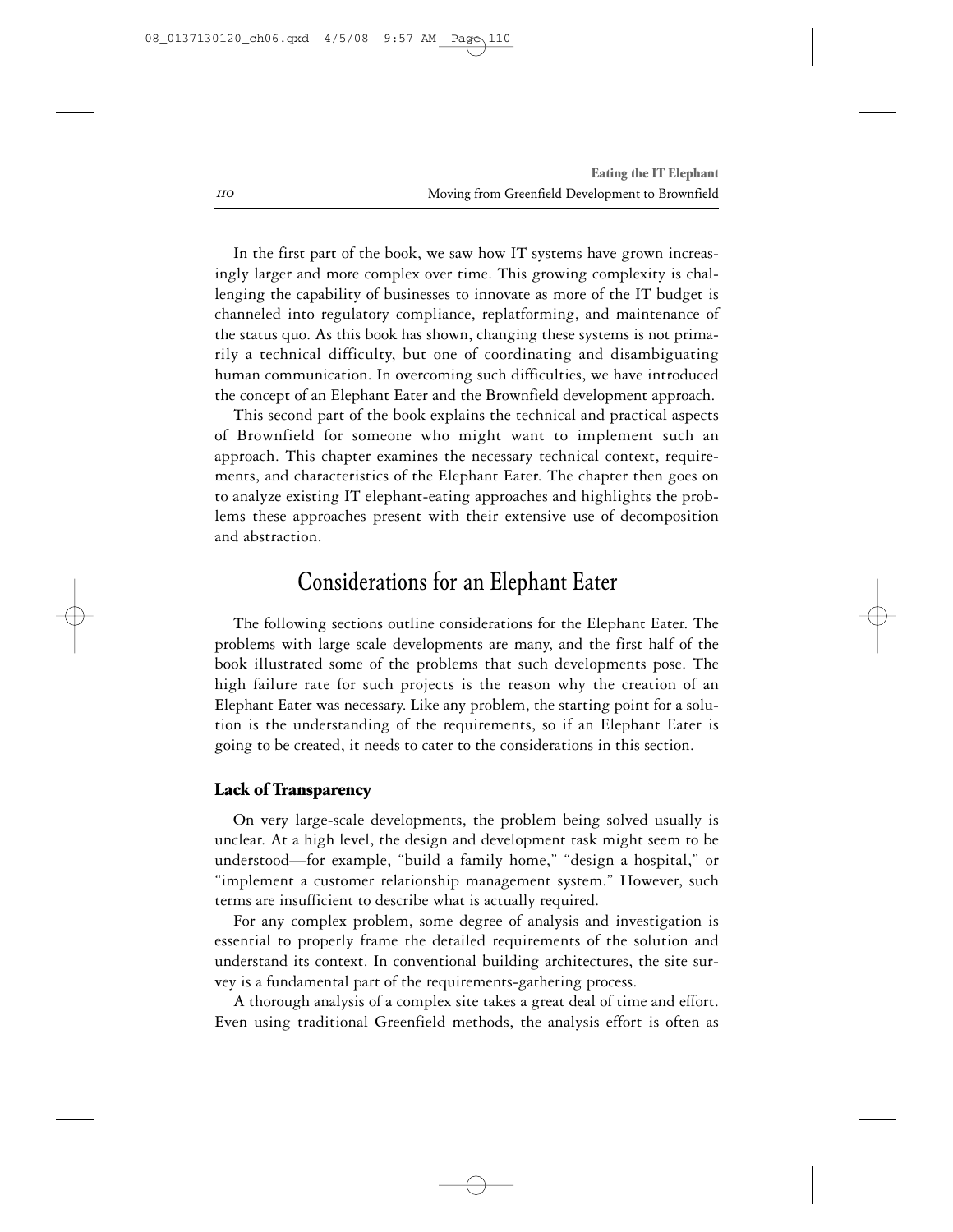large as the build effort. Despite this effort, however, IT architects and business analysts rarely do as thorough a job of surveying a site as building architects do. As discussed in previous chapters, a thorough analysis that encompasses functional and nonfunctional requirements and multiple constraints requires vast documentation. As such, the real requirements in any situation are always less than transparent.

Unfortunately, in IT, relatively little time is spent on the equivalent of a site survey.

### **Multiple Conflicting Goals**

Another problem is conflicting requirements. In any complex situation, a single optimal solution is rarely a given for such a problem. The problem itself might even be poorly described.

In the example of the house building discussion in Chapter 1, "Eating Elephants Is Difficult," the mother-in-law and the landowner could have very different perspectives on what is desirable. Will their combined requirements be entirely coherent and compatible? Whose job will it be to resolve these conflicts?

We have seen the same problem on multiple \$100 million programs. Any big program owned by more than one powerful stakeholder is likely to fail because of confusing and conflicted directions. As we saw in Chapter 1, life is much easier when one powerful person is consistently in charge. Of course, assigning a single stakeholder is not easy, but failing to identify this stakeholder at the start of the project only ignores the problem.

Spotting requirements that are clearly expressed but in conflict is reasonably easy, and it is usually possible to resolve these through careful negotiation. No one would seriously demand two mutually incompatible set of requirements, right?

Let's return to the analogy of home building as an example. When designing a house, increasing the size of the windows will increase the feeling of light and space within the building and improve the view. But bigger windows will contribute to energy loss. Improved insulation in the walls or ceilings might compensate for this, but this could result in increased building costs or a reduced living area. Alternatively, the architect could request special triple glazing. That would make the windows more thermally efficient but could make the glass less translucent. As more concerns arise, the interplays between them become more complex. As a result, the final solution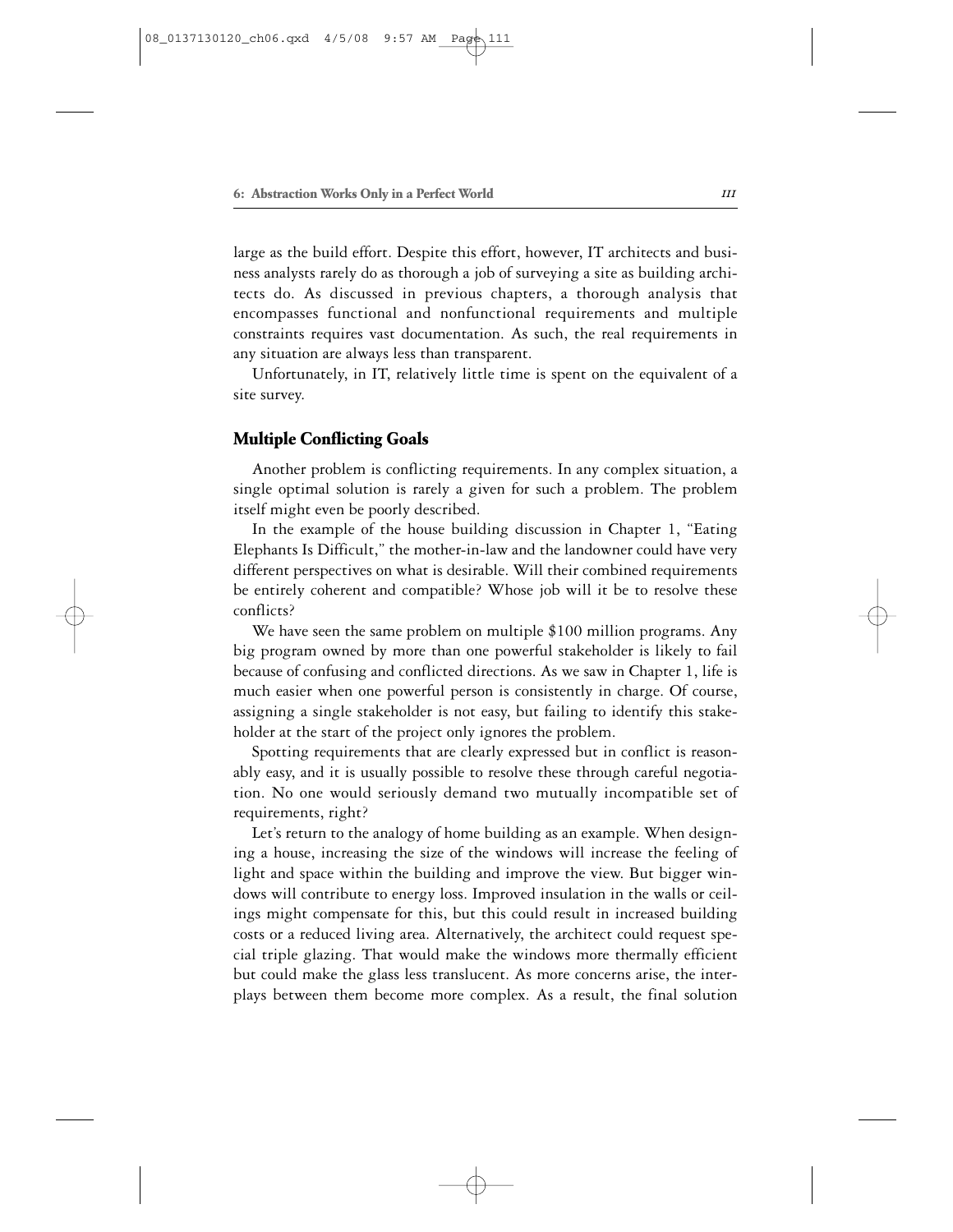becomes a trade-off between different aspects or characteristics of the solution. Possibly, the requirements are actually mutually incompatible—but this can be known only in the context of a solution.

These conflicting requirements also come up repeatedly when designing large computer systems. We hear comments similar to these: "We need the system to be hugely scaleable to cope with any unexpected demand. It must be available 24 hours a day, 7 days a week—even during upgrades or maintenance—but must be cheaper to build, run, and maintain than the last system." Obviously, such requirements are always in conflict.

### **Dynamic Aspects**

The difficulty in coping with these requirements is compounded by the fact that they don't stand still. As you begin to interfere and interact with the problem, you change it. For example, talking to a user about what the system currently does could change that user's perception about what it needs to do. Interacting with the system during acceptance testing might overturn those initial perceptions again. Introducing the supposed solution into the environment could cause additional difficulties.

In IT systems, these side effects often result from a lack of understanding that installing a new IT system changes its surroundings. Subsequent changes also might need to be made to existing business procedures and best practices that are not directly part of the solution. These changes might alter people's jobs, their interaction with customers, or the skills they require.

In addition to these impacts, the time involved in such projects usually means that the business environment in which the solution is to be placed has evolved. Some of the original requirements might need to change or might no longer be applicable

Therefore, one of the key requirements for any Elephant Eater is tight and dynamic linkage between the business and IT.

# Systems Integration and Engineering Techniques

But the problem we're talking about isn't new, is it? People have been trying to deliver complex systems for more than 40 years. There must already be some pretty reasonable Elephant Eaters out there.

Now that we have a good understanding of the problem, it's a good idea to take a closer look at some of the solutions that are already out there and see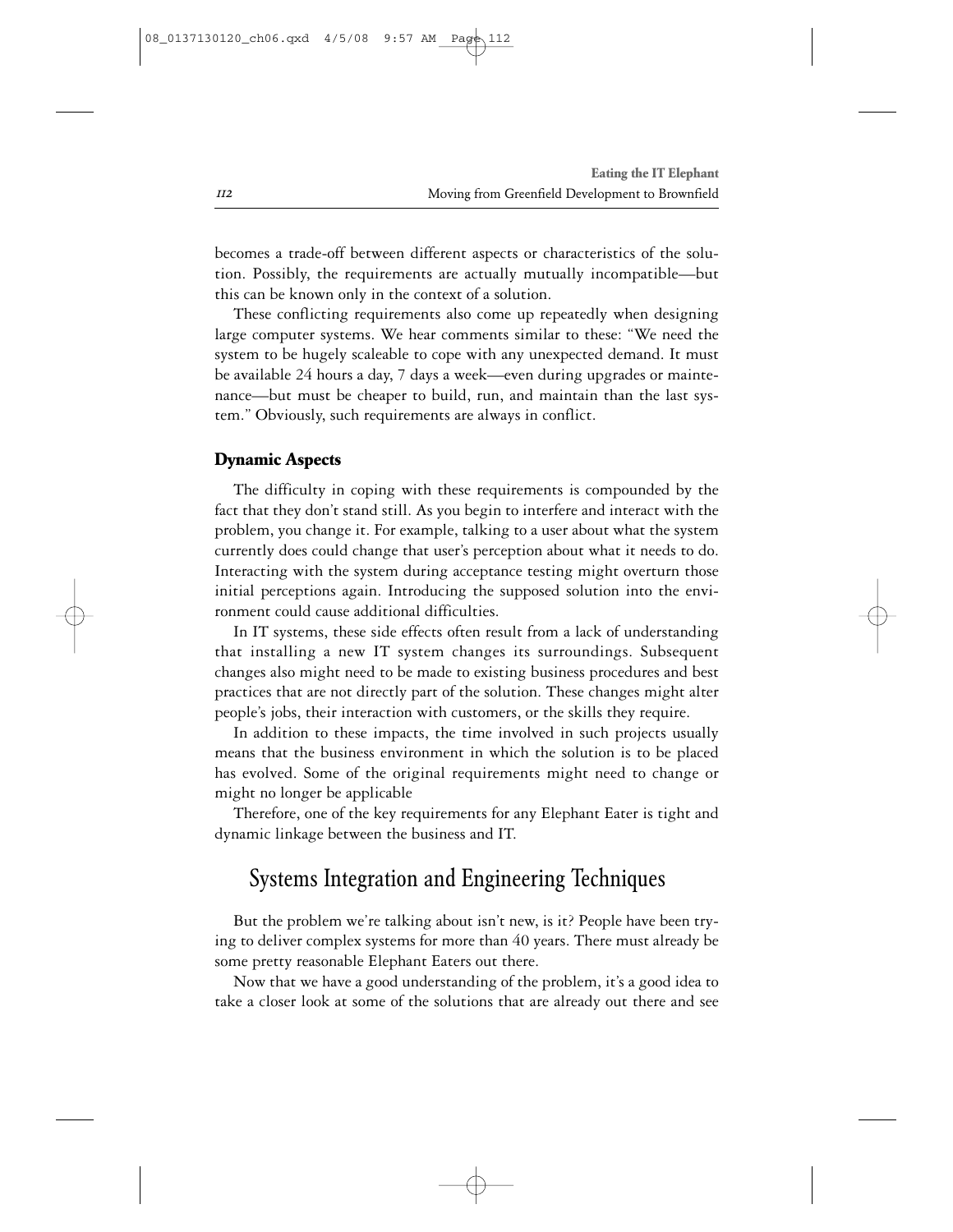why, given the meager 30 percent success rate noted in the Preface, we need a new Elephant Eater.

Generally, these big problems need to be approached via formal techniques. These techniques work from two different directions. They either work their way down from the top, gaining increasing levels of detail, or they start from the bottom, examining needs in detail and working their way upward, building toward a complete solution.

### **Walk the Easy Path or…**

If you're infinitely lucky, the bottom-up approach might work. Considering a very simple example, you could select a package that seems close to what you need. You could then walk through the business processes you want to execute. As you go, you can write down all the changes you need to make to the package, and, *presto!* After you've made the changes, you've got a solution! You've designed the whole system from the ground up because the package dictates your choices for how you do pretty much everything else.

If you don't allow the package to dictate your choices, chances are, you will find yourself in a very sticky mess: Each major change you make will require extra development, testing, and long-term maintenance costs. If you've chosen the bottom-up approach, you must stick to it religiously and accept the changes it will impose on the process and the business.

Ultimately, a package with a good fit, whether imposed or a lucky choice, is the very best in bottom-up solutions. Start halfway up the hill—the package already approximates what you want. Then modify the solution iteratively with the end user and find a happy endpoint near the top of the hill.

However, chances are, for a really complex project, using the bottom-up approach with a single package will not work. You must break down the problem into smaller pieces and then integrate them to create a single solution. You can divide up the problem in two fundamental ways.

### **…Break the Boulders and Make Them Smooth**

You can decompose the problem into smaller, more easily managed Views through two methods: splitting and abstraction. Splitting simply divides complex big chunks into smaller, more manageable pieces. Abstraction removes detail from each larger chunk to form more manageable and understandable pieces. These two techniques, splitting and abstraction, allow almost any gargantuan problem to be subdivided into smaller, better contained problems. Think of it as slicing the problem into little squares.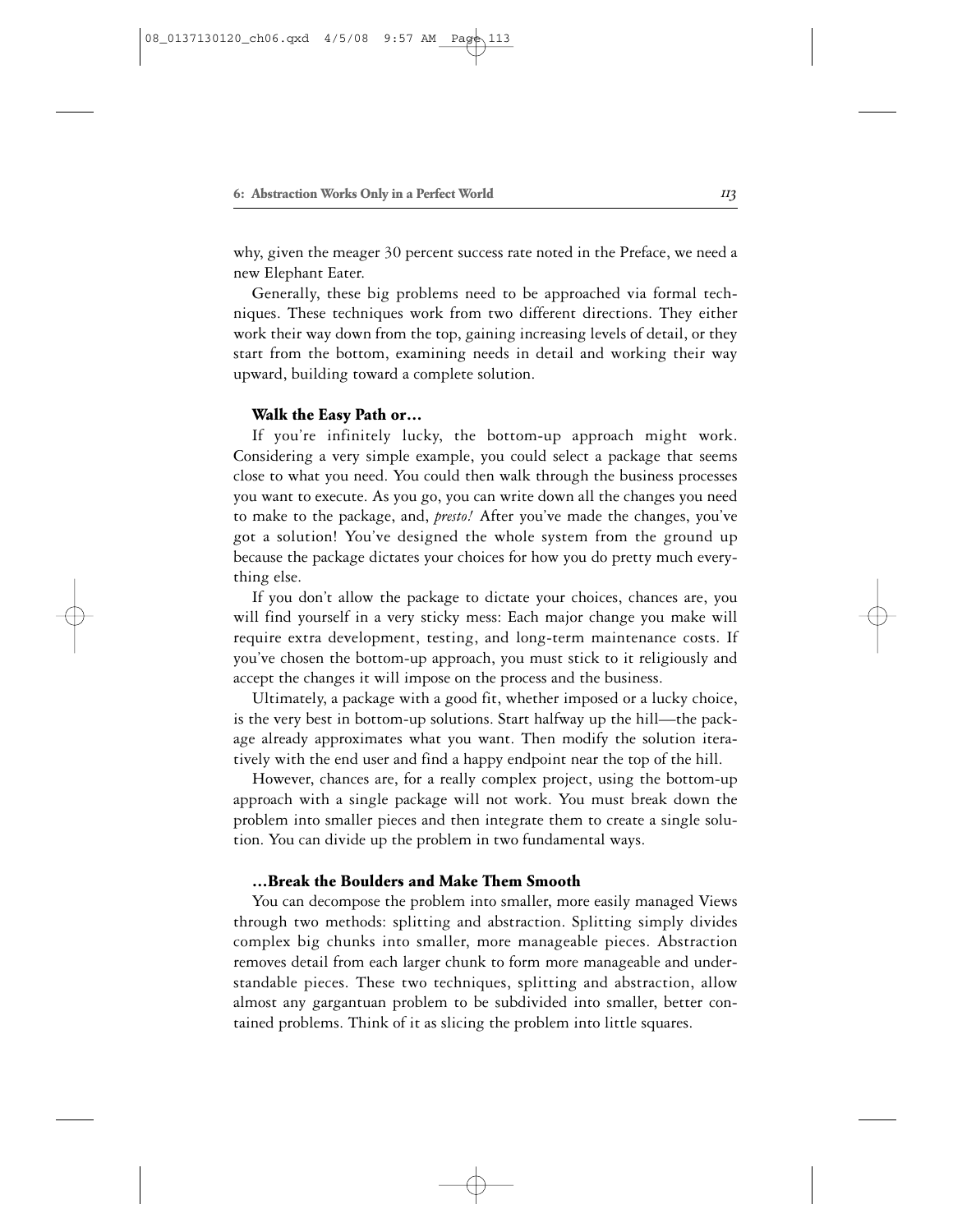Abstraction gives you horizontal cuts, while View splitting gives you vertical ones. Everything becomes a manageable "chunk." This is the basis for most systems integration and engineering methods. Many of these methods are proprietary, but some, such as The Open Group Architecture Framework (TOGAF) from the Open Foundation, are freely available. Each approach tries to create a continuum of knowledge, from high-level representations to more detailed. These paths vary but can be characterized as moving in some way from logical to physical, general to specific, or taxonomy to specification.

When good methods or tools are used, there is traceability from the high level to the low level. This helps a reader understand why something has been designed the way it has.

Such movement is unsurprisingly characterized as a progression, starting from the high-level principles and overall vision of what needs to be achieved, and moving down through the perspectives of business, process, roles, and models of information. Figure 6.1 highlights the basic stages of the TOGAF method.



**Figure 6.1** Even with its cyclic diagram, TOGAF is part of the progressive school of architecture.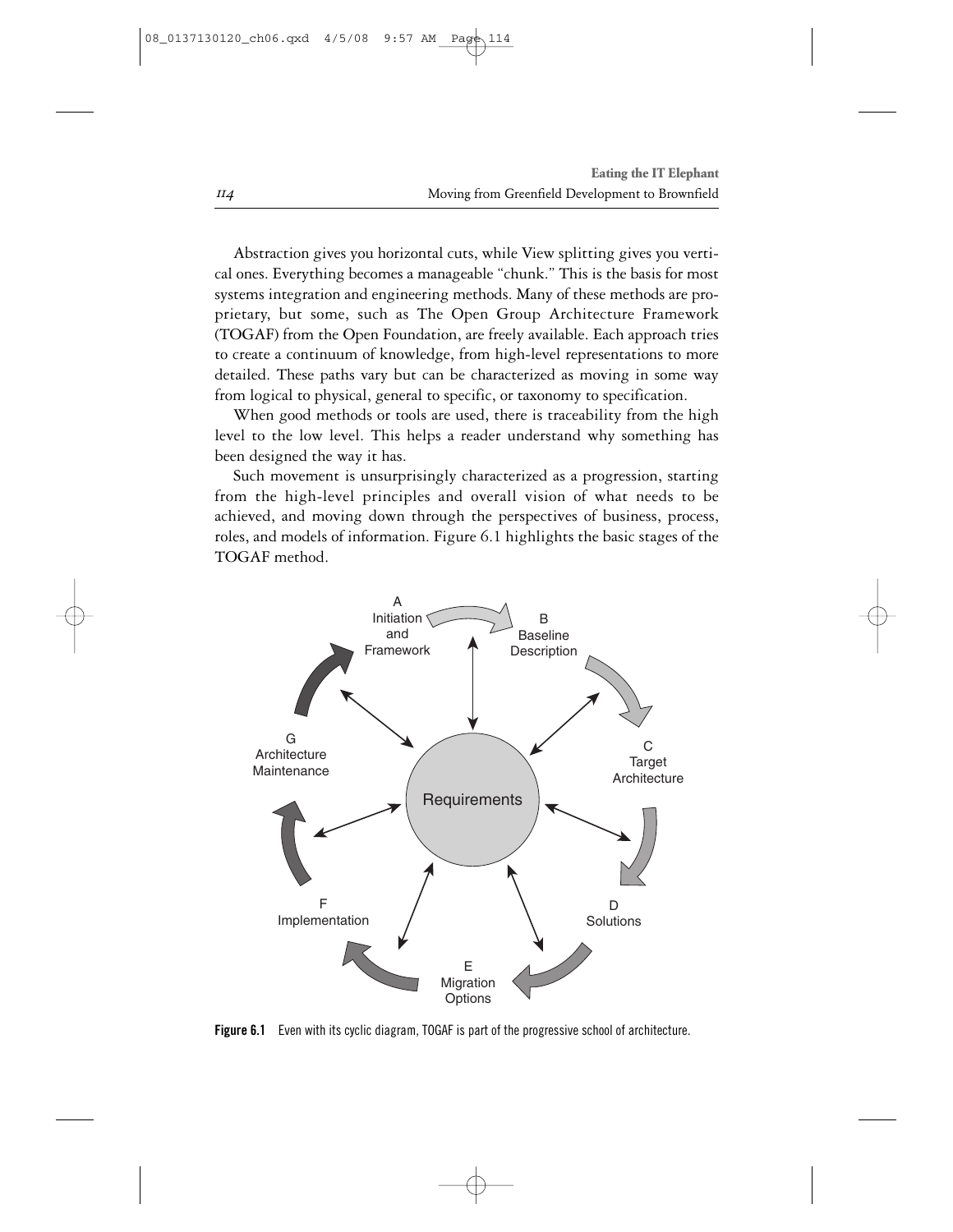Some approaches go even further. They segment each level of abstraction into a number of separate perspectives. Of these "frameworks," the enterprise architecture framework produced by John Zachman of IBM in the 1980s is probably the most famous. Called the Zachman Framework, it considers the additional dimension of Data, Function, Network, People, Time, and Motivation. Figure 6.2 illustrates how the Zachman Framework segments the architecture into these perspectives.

|                    | What?<br>Data | How?<br>Function | Where?<br><b>Network</b> | Who?<br>People | When?<br>Time | Why?<br>Motivation |                                  |
|--------------------|---------------|------------------|--------------------------|----------------|---------------|--------------------|----------------------------------|
| Planner            |               |                  |                          |                |               |                    | Scope                            |
| Owner              |               |                  |                          |                |               |                    | Enterprise<br>Models             |
| Designer           |               |                  |                          |                |               |                    | System<br>Models                 |
| <b>Builder</b>     |               |                  |                          |                |               |                    | Technology<br><b>Models</b>      |
| Sub-<br>contractor |               |                  |                          |                |               |                    | Detailed<br>Represent-<br>ations |
| Enterprise         |               |                  |                          |                |               |                    | Actual<br>Systems                |

**Figure 6.2** The Zachman Framework of Enterprise Architecture segments the architecture into a variety of perspectives.

These approaches enable you to decompose the full width and breadth of the problem (including the existing constraints) into separate Views so that a suitably skilled guru can independently govern and maintain them.

At the very top of this top-down approach is a simple sheet of paper that purports to show or describe the scope of the whole problem for that particular perspective. A single sheet of paper might even purport to summarize the 10,000-foot view for *all* the perspectives.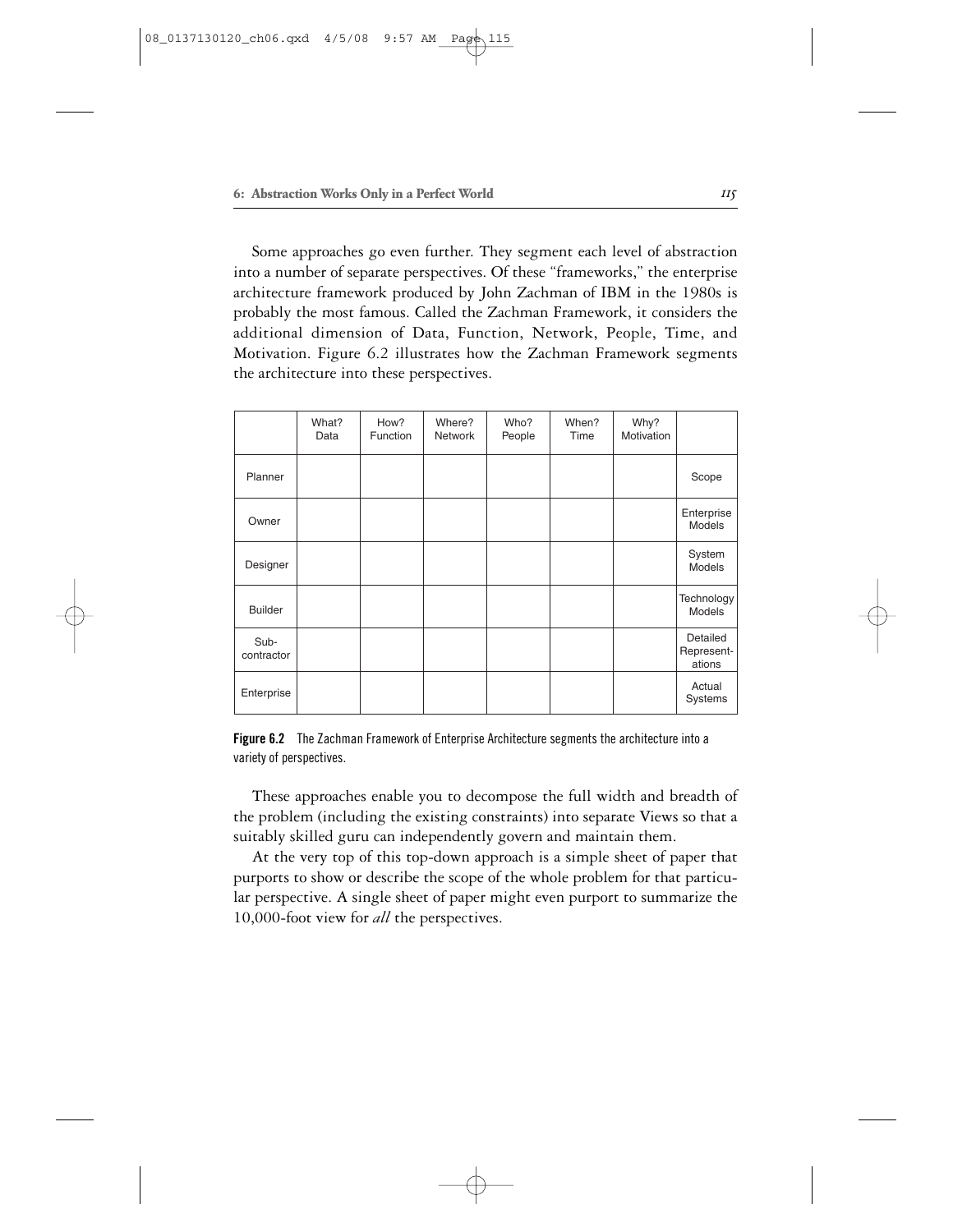Below that top sheet are many more sheets that describe each element on the sheet above. This technique is so well recognized that it's applied to almost everything in complex problems, whether we're talking about the shape of the system, the business processes that it executes, or the description of the plan that will build it.

In this hierarchy of paper, the top tier is labeled Level 0; the next tier down, Level 1; and so on. At each layer, the number of sheets of paper increases, but each of these sheets is a manageable View. The problem has been successfully decomposed. In the example in Figure 6.3, our single-page business context that describes the boundaries of the problem we're solving is gradually decomposed into 60,000 pages of code, deployment information, and operational instructions that describe the whole solution. At each step of the way, the intermediate representations all correspond to a View.

After the problem has been decomposed into single sheets, or Views, rules must be written and applied to specify how they work together.

Surely that solves our problem. The elephant has been eaten. Complexity is reduced, so each area becomes manageable. Each person is dealing with only a bit of the problem.

This is, of course, precisely what the world's largest systems integrators do. They define their Views in terms of work products or deliverables. They come from different perspectives and at different levels of abstraction. The systems integrators have design and development methods that describe who should do what to which View (or work product) and in what order.

So if the problem is essentially solved, why does it go wrong so often?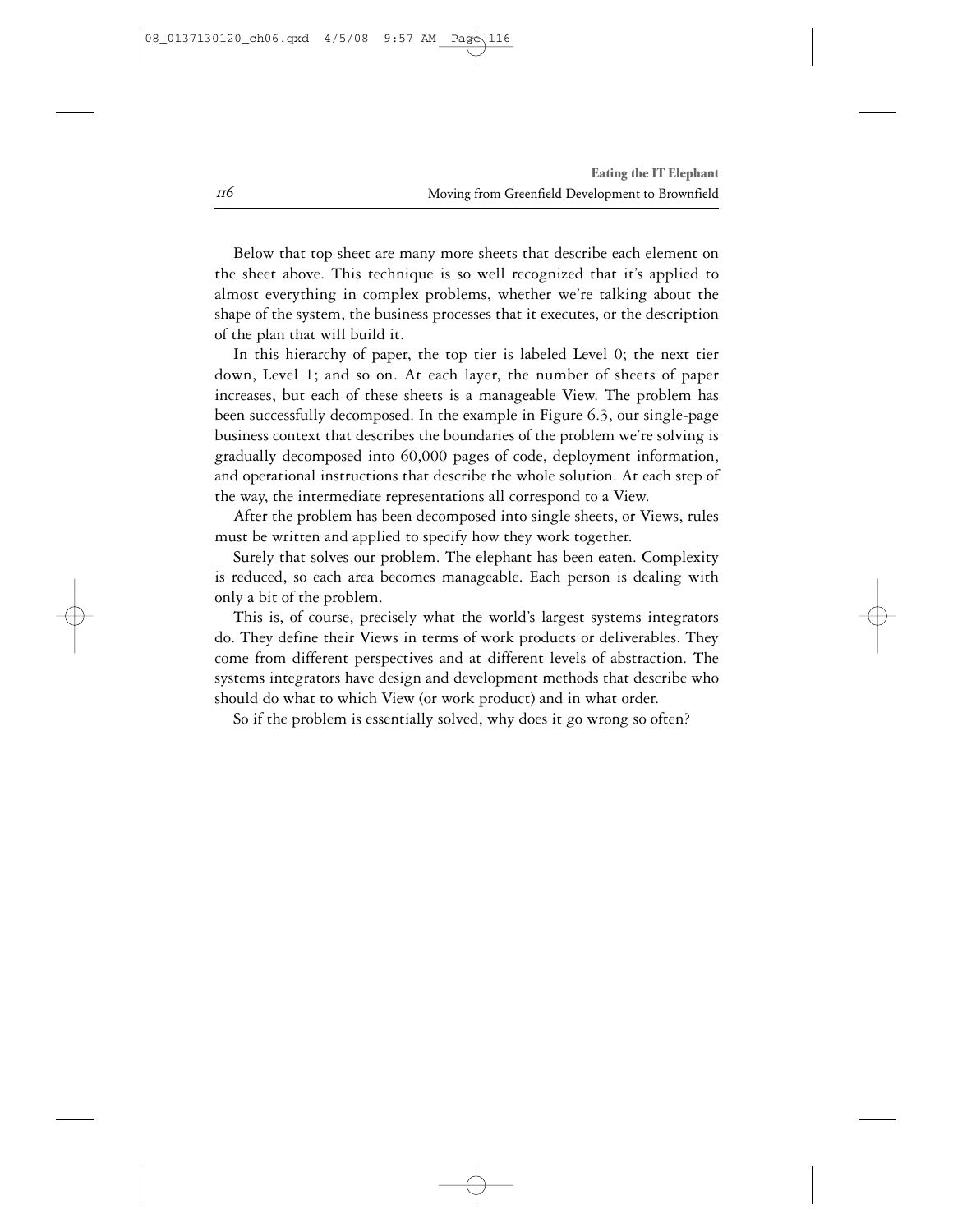

**Figure 6.3** Decomposition of a complex problem space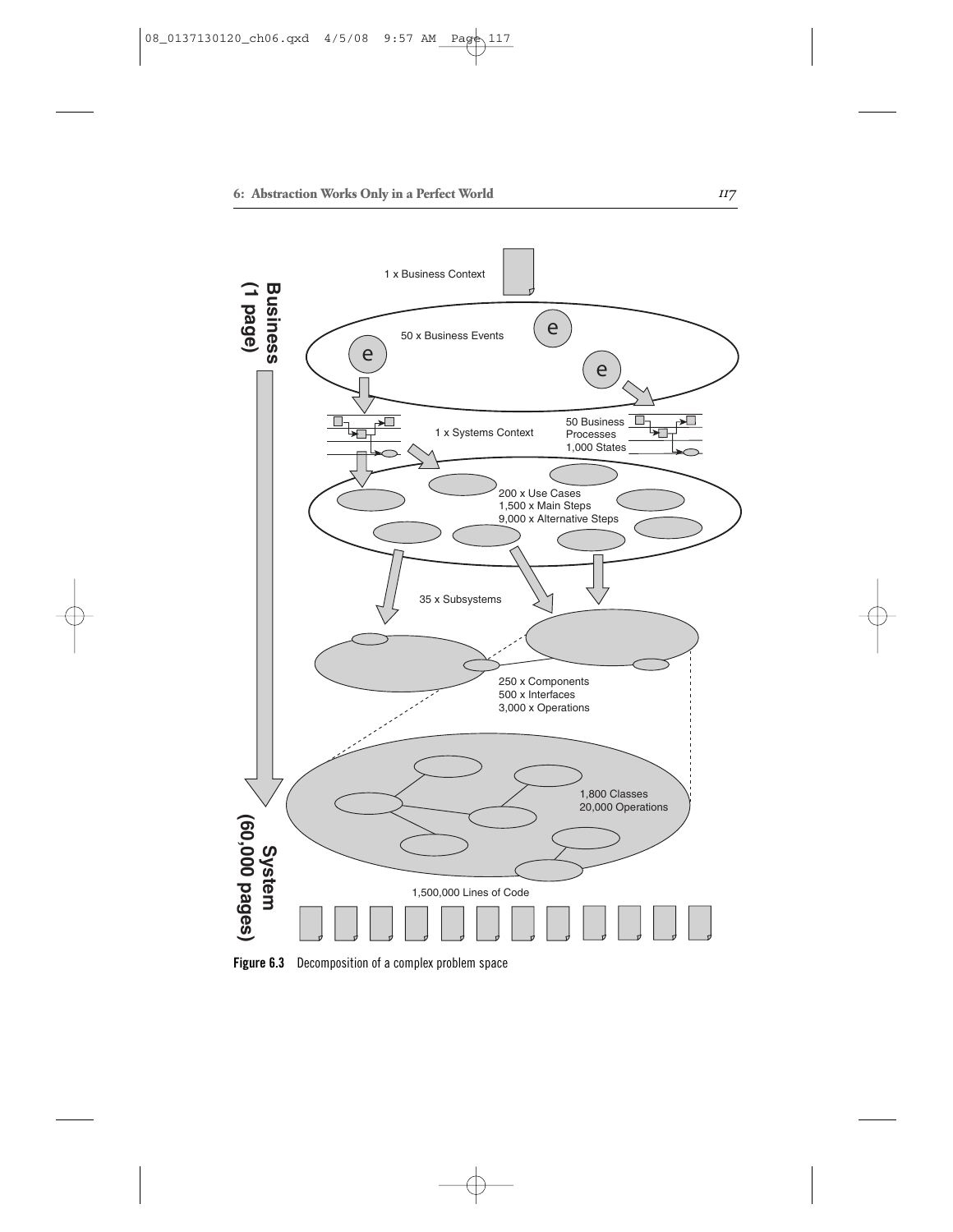# Abstraction Is the Heart of Architecture

In all these cases, we move from the general to the specific, with the next layer of detail expanding upon the previous level of abstraction. This movement from general to specific gives architecture its power to simplify, communicate, and make ghastly complexity more aesthetically pleasing.

Abstraction is the heart of architecture. This powerful and persuasive concept has been at the center of most of the advances in complex systems architecting for the last 15 years. It underpins the history of software engineering—objects, components, and even IT services have their roots in abstraction. Because abstraction is one of our most powerful tools, we should consider its capabilities and limitations.

As systems have become more complex, additional layers of abstraction have been inserted into the software to keep everything understandable and maintainable. Year by year, programmers have gotten further away from the bits, registers, and native machine code, through the introduction of languages, layered software architectures, object-oriented languages, visual programming, modeling, packages, and even models of models (metamodeling).

Today, programs can be routinely written, tested, and deployed without manually writing a single line of code or even understanding the basics of how a computer works. A cornucopia of techniques and technologies can insulate today's programmers from the specifics and complexities of their surrounding environments. Writing a program is so simple that we can even get a computer to do it. We get used to the idea of being insulated from the complexity of the real world.

### **Mirror, Mirror on the Wall, Which Is the Fairest Software of All?**

Software engineering approaches the complexity and unpredictability of the real world by abstracting the detail to something more convenient and incrementally improving the abstraction over time.

Working out the levels of abstraction that solve the problem (and will continue to solve the problem) is the key concern of the software architect. IBM's chief scientist Grady Booch and other leaders of the software industry are convinced that the best software should be capable of dealing with great complexity but also should be inherently simple and aesthetically pleasing.<sup>1</sup>

Thus, over time, we should expect that increasing levels of abstraction will enable our software to deal with more aspects of the real world. This is most obviously noticeable in games and virtual worlds, where the sophistication of the representation of the virtual reality has increased as individual elements of the problem are abstracted. Figure 6.4 shows how games architectures have matured over the last 20 years.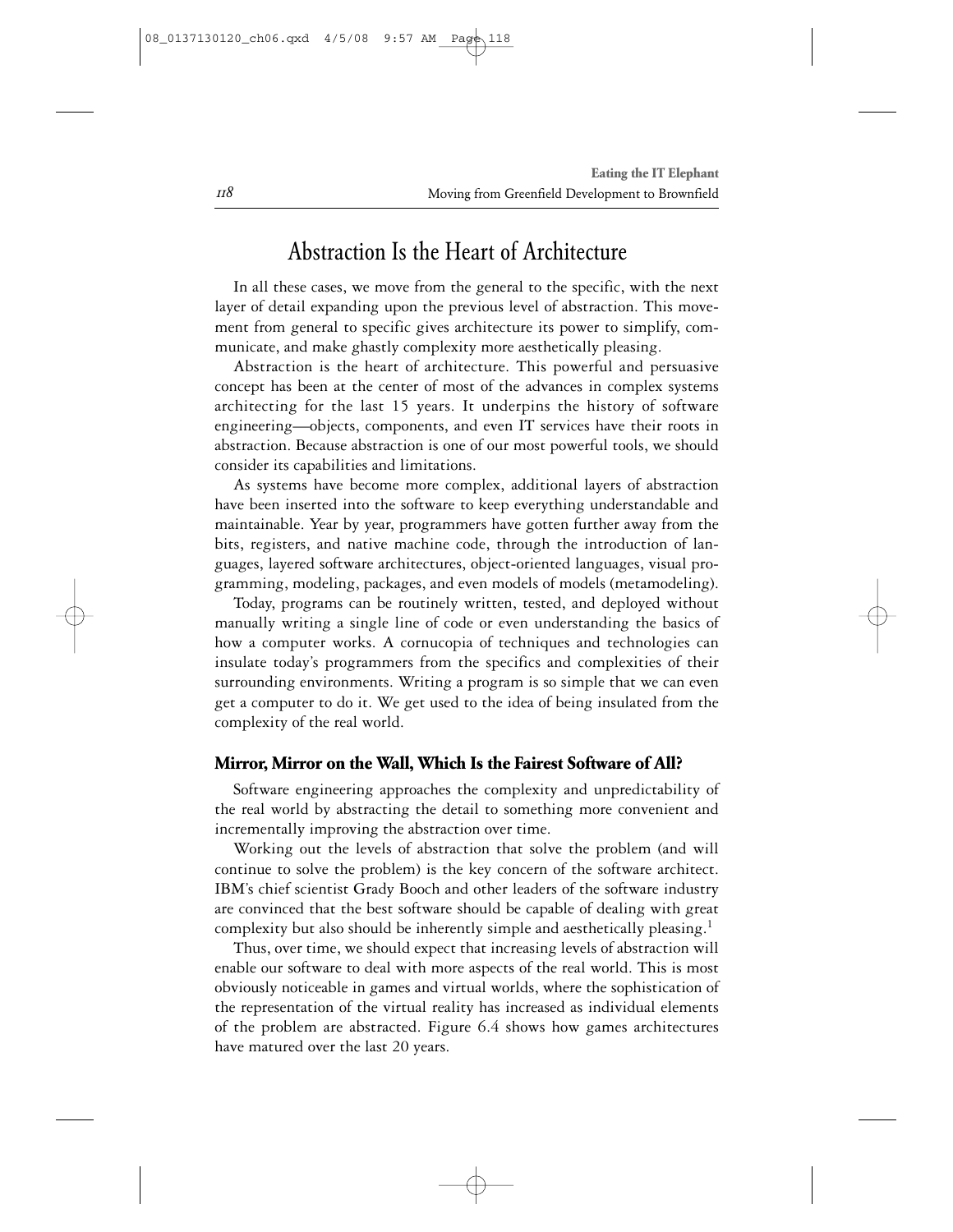

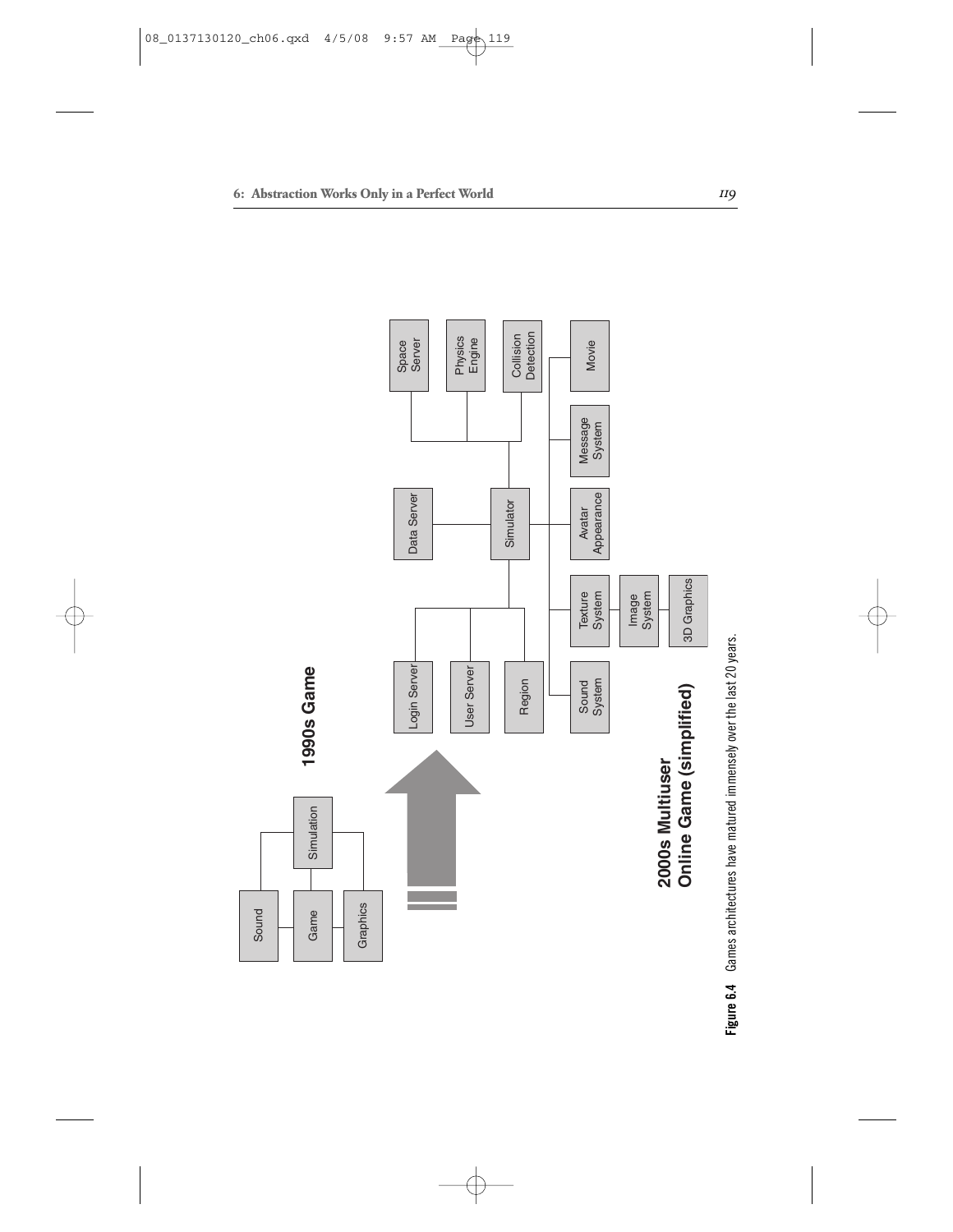The current sophisticated, shared online games of the early twenty-first century exhibit greater descriptive power compared to the basic 2D games of the 1970s. Hiding the complexity of the physics engine from the graphical rendering system, and hiding both of these from the user server and the system that stores the in-world objects, enables increasing levels of sophisticated behavior.

Abstraction has its drawbacks, however. Each level of abstraction deliberately hides a certain amount of complexity. That's fine if you start with a complete description of the problem and work your way upward, but you must remember that this isn't the way today's systems integration and architecting methods work.

These methods start from the general and the abstract, and gradually refine the level of detail from there. Eventually, they drill down to reality. This sounds good. Superficially, it sounds almost like a scientific technique. For example, physicists conduct experiments in the real world, which has a lot of complexity, imperfection, and "noise" complicating their experiments. However, those experiments are designed to define or confirm useful and accurate abstractions of reality in the form of mathematical theories that will enable them to make successful predictions. Of course, the key difference between software engineering and physics is that the physicists are iteratively creating abstractions for something that already exists and refining the abstraction as more facts emerge. The architects, on the other hand, are abstracting first and then creating the detail to slot in behind the abstraction. Figure 6.5 should make the comparison clearer.

The IT approach should strike you as fundamentally wrong. If you need some convincing, instead of focusing on the rather abstract worlds of physics or IT, let's first take a look at something more down to earth: plumbing.

# **Plumbing the Depths**

The IT and plumbing industries have much in common. Participants in both spend a great deal of time sucking their teeth, saying, "Well, I wouldn't have done it like that," or, "That'll cost a few dollars to put right." As in many other professions, they make sure that they shroud themselves in indecipherable private languages, acronyms, and anecdotes.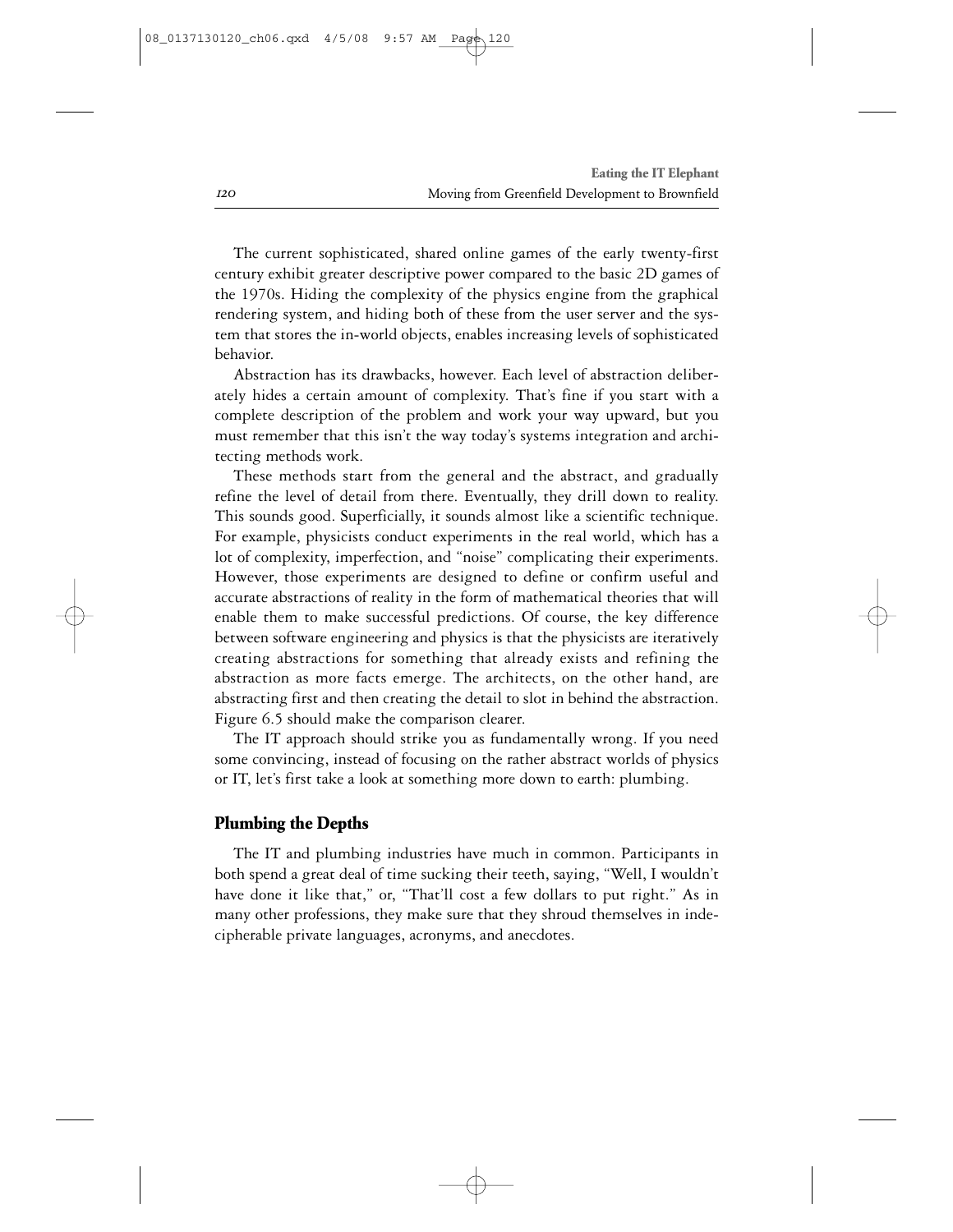

IT Architect



Imagine for a moment a heating engineer who has been asked to install a radiator in a new extension. He has looked at the plans and knows how he's going to get access to the pipes. From the specifications he's read, he knows what fixtures he needs. After doing some pretty easy calculations based on room size, window area, and wall type, he even got hold of the right size radiator to fit on the wall that will deliver the right amount of heat for the room. It's an hour's work, at most.

The job is done and he leaves a happy man. A few days later, the homeowner is complaining that the room is still cold. Only when the plumber arrives back on-site and investigates the boiler does he find out that the output of the boiler is now insufficient for the needs of the house. He recommends that the homeowner order a new 33-kilowatt boiler and arranges to come back in a week.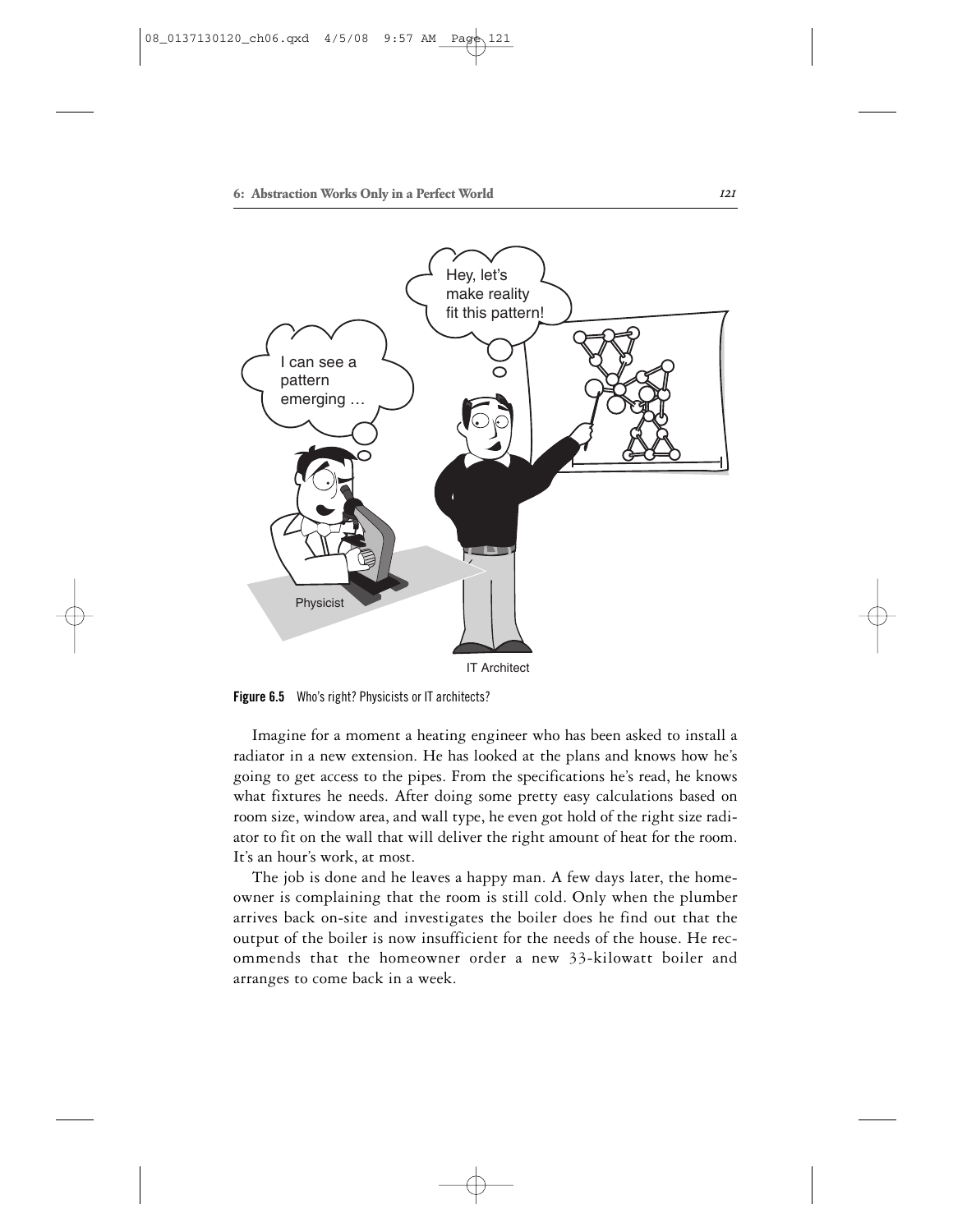A week later, he's back to begin fitting the new boiler. Right at the start of the task, it becomes obvious that the old boiler was oil-fired and the new one is gas. This is slightly inconvenient because the property is not connected to the gas main, even though it runs past the property.

Another few weeks pass while the homeowner arranges for the house to be connected to the gas supply. On the plumber's third visit, everything is going swimmingly. Then he notices that there are no free breaker slots on the electricity circuit board to attach the new boiler. A week later, he replaces the circuit board. The boiler is installed, but another problem arises: Although the heat output of the boiler is sufficient, a more powerful pump is required to distribute the heat throughout the house.

And that's when the problems really start.

### **Don't Abstract Until You See the Whole Elephant**

Judging from the architect's top-level view, the solution seemed pretty obvious. Only when the job was almost done was it obvious that it hadn't worked. Those other aspects of the problem—the supply, the pump, and the circuit board—were invisible from the Level 0 perspective the plumber received, so he ignored them in doing his analysis.

After all, nothing was fundamentally wrong with the plumber's solution; he just didn't have a good specification of the problem. The process of abstracting the problem to the single architectural drawing of the new room meant that he had no visibility of the real problem, which was somewhat bigger and more complex. He simply couldn't see the hidden requirements—the environmental constraints—from his top-level, incorrectly abstracted view of the problem.

Unfortunately, abstractions, per se, always lack details of the underlying complexity. The radiator was a good theoretical solution to the problem, but it was being treated as a simple abstract component that, when connected to the central heating system, would issue the right amount of heat. Behind that simple abstraction lays the real hidden complexity of the boiler, gas main, and circuit board that leaked through and derailed this abstracted solution.<sup>2</sup> Will such complexity always leak up through the pipe and derail simple abstract solutions?

Well, imagine for a moment that the abstraction was absolute and that it was impossible to trace backward from the radiator to the source of the heat. Consider, for example, that the heat to each radiator was supplied from one of a huge number of central utilities via shared pipes. If the complexity of that arrangement was completely hidden, you would not know who to complain to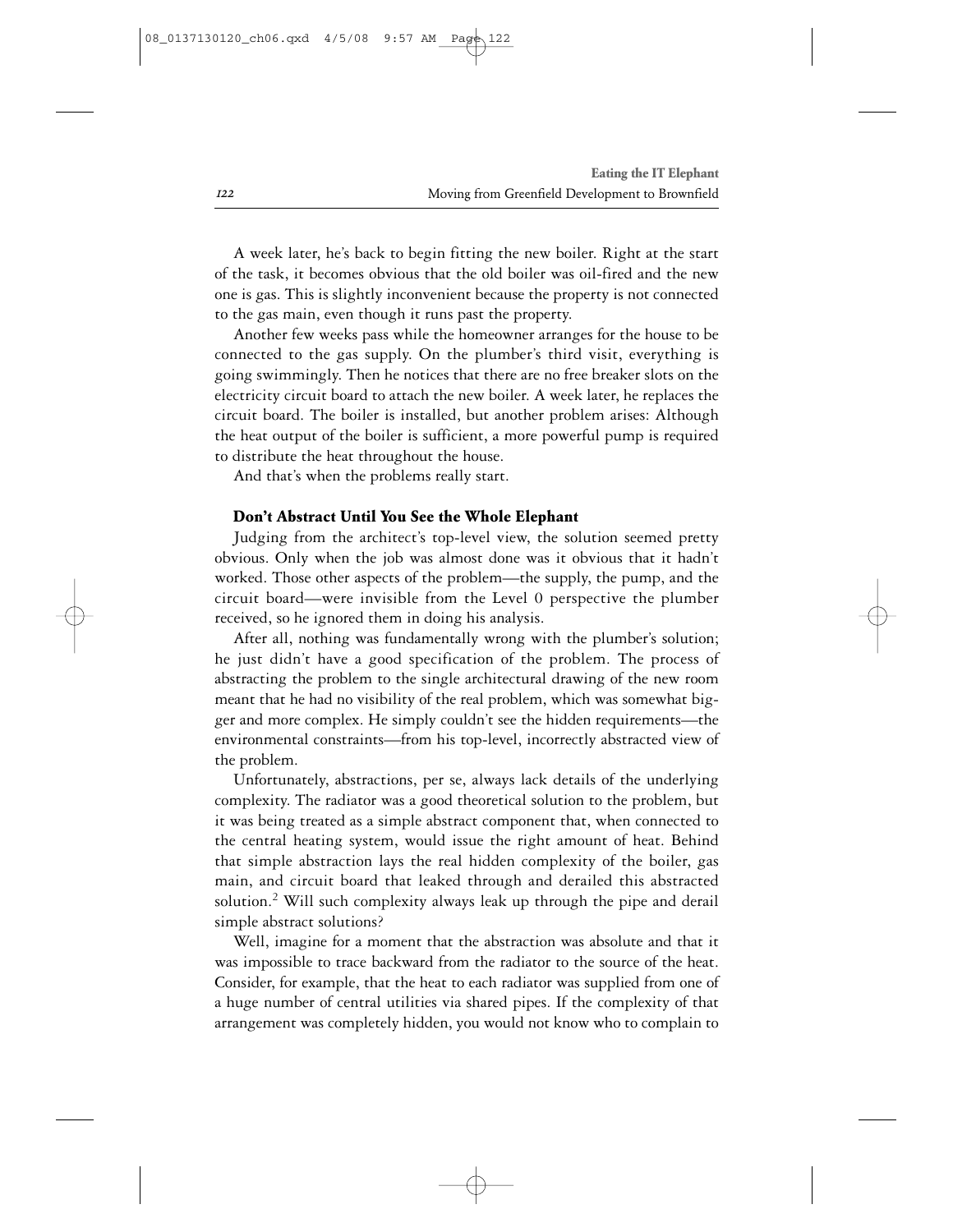if the radiator didn't work. Of course, on the positive side, the utility company supplying your heat wouldn't be able to bill you for adding a new radiator!

Is this such an absurd example? Consider today's IT infrastructures, with layers of software, each supposedly easier to maintain by hiding the complexities below. Who do you call when there is a problem? Is it in the application? The middleware? Maybe it is a problem with the database?

If you become completely insulated from the underlying complexity—or if you simply don't understand it, then it becomes very difficult to know what is happening when something goes wrong. Such an approach also encourages naïve rather than robust implementations. Abstractions that fully hide complexity ultimately cause problems because it is impossible to know what is going wrong.

Poorly formed abstractions can also create a lack of flexibility in any complex software architecture. If the wrong elements are chosen to be exposed to the layers above, people will have to find ways around the architecture, compromising its integrity. Establishing the right abstractions is more of an art than a science, but starting from a point of generalization is not a good place to start—it is possibly the worst.

### **Successful Abstraction Does Not Come from a Lack of Knowledge**

In summary, abstraction is probably the single most powerful tool for the architect. It works well when used with care and when there is a deep understanding of the problem.

However, today's methods work from the general to the specific, so they essentially encourage and impose a lack of knowledge. Not surprisingly, therefore, the initial abstractions and decompositions that are made at the start of a big systems integration or development project often turn out to be wrong. Today's methods tend to ignore complexity while purporting to hide it.

# **The Ripple Effect**

Poor abstractions lead to underestimations and misunderstandings galore. Everything looks so simple from 10,000 feet. On large projects, a saying goes that "All expensive mistakes are made on the first day." From our experience, it's an observation that is very, very true.

Working with a lack of information makes abstraction easy but inaccurate.

All projects are most optimistic right at the start. These early stages lack detailed information; as a result, assumptions are made and the big abstractions are decided.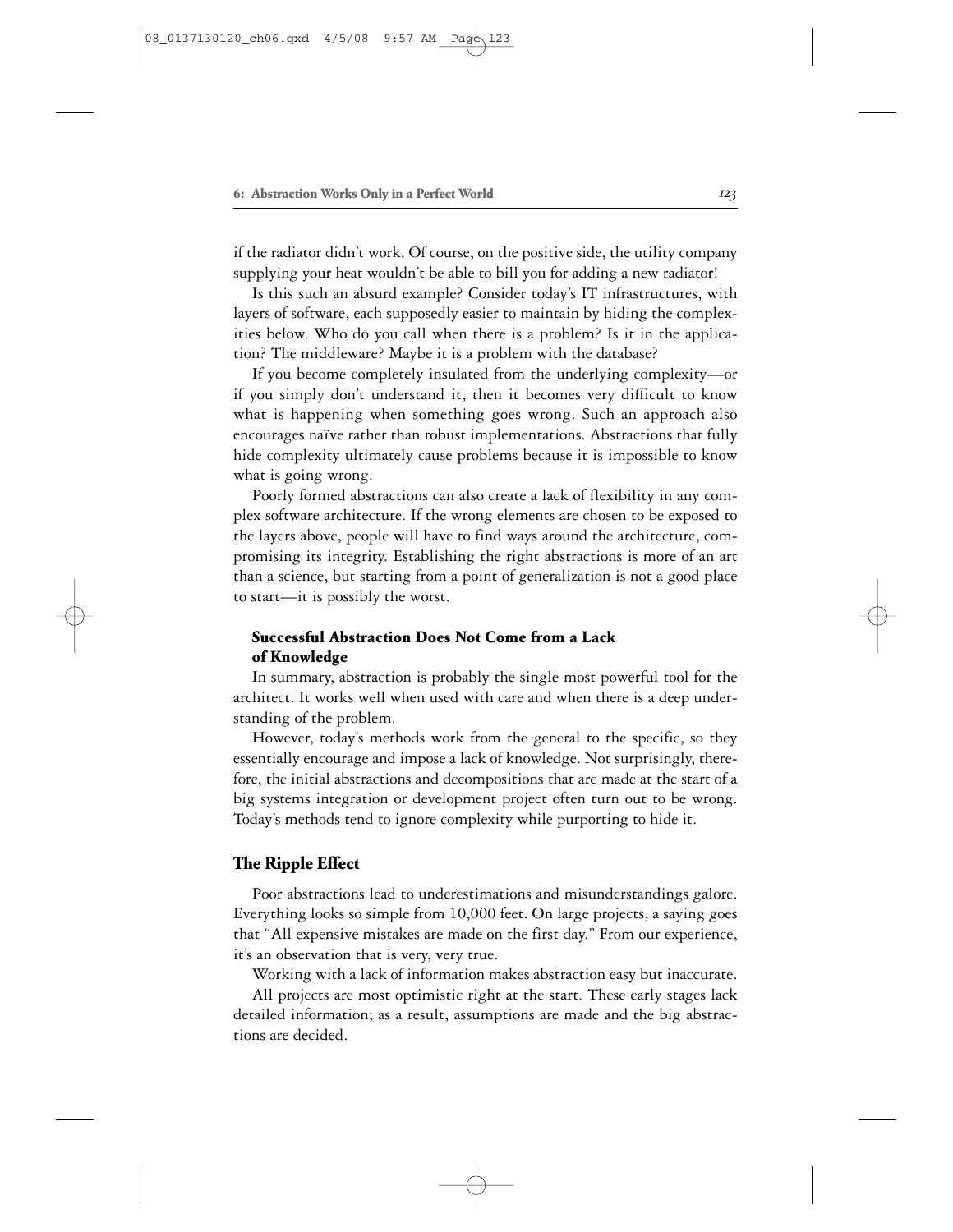Assumptions are not dangerous in themselves—as long as they are tracked. Unfortunately, all too often they are made but not tracked, and their impact is not understood. In some ways, they are treated as "risks that will never happen." Assumptions must always be tracked and reviewed, and their potential impact, if they're untrue, must be understood. Chances are, some of them will turn out to be false assumptions—and, chances are, those will be the ones with expensive consequences.

We need to move away from this optimistic, pretty-diagram school of architecture, in which making the right decisions is an art form of second guessing based on years of accumulated instinct and heuristics.<sup>3</sup> We need a more scientific approach with fewer assumptions and oversimplifications. A colleague, Bob Lojek, memorably said, "Once you understand the full problem, there is no problem."

Fundamentally, we need to put more effort into understanding the problem than prematurely defining the solution. As senior architects for IBM, we are often asked to intervene in client projects when things have gone awry. For example:

An Agile development method was being used to deliver a leadingedge, web-based, customer self-service solution for a world-leading credit card processor. The team had all the relevant skills, and the lead architect was a software engineering guru who knew the modern technology platform they were using and had delivered many projects in the past.

Given the new nature of the technology, the team had conformed strictly to the best-practice patterns for development and had created a technical prototype to ensure that the technology did what they wanted it to do. The design they had created was hugely elegant and was exactly in line with the customer requirement.

A problem arose, though. The project had run like a dream for 6 months, but it stalled in the final 3 months of the development. The reporting system for the project recorded correctly that 80 percent of the code had been written and was working, but the progress meter had stopped there and was not moving forward. IBM was asked to take a look and see what the problem was.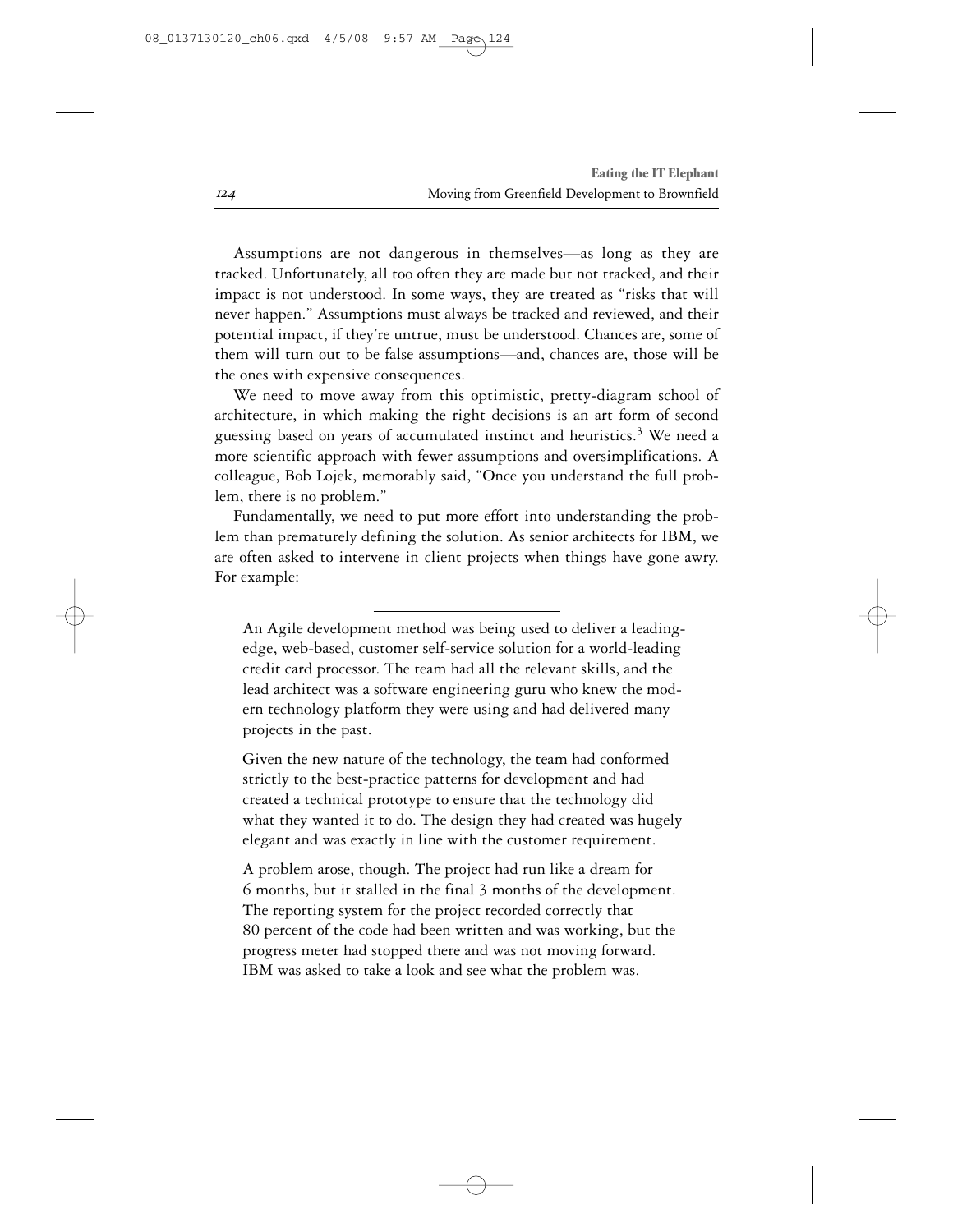As usual, the answer was relatively straightforward. The levels of abstraction, or layering, of the system had been done according to theoretical best practice, but it was overly sophisticated for the job that needed to be done. The architecture failed the Occam's Razor test: The lead architect had induced unnecessary complexity, and his key architectural decisions around abstraction (and, to some extent, decomposition) of the problem had been made in isolation of the actual customer problem.

Second, and more important, the architect had ignored the inherent complexity of the solution. Although the user requirements were relatively straightforward and the Level 0 architecture perspectives were easy to understand, he had largely ignored the constraints imposed by the other systems that surrounded the self-service solution.

Yes, the design successfully performed a beautiful and elegant abstraction of the core concepts it needed to deal with—it's just that it didn't look anything like the systems to which it needed to be linked. As a result, the core activity for the previous 3 months had been a frantic attempt to map the new solution onto the limitations of the transactions and data models of the old. The mindbending complexity of trying to pull together two mutually incompatible views of these new and old systems had paralyzed the delivery team. They didn't want to think the unthinkable. They had defined an elegant and best-practice solution to the wrong problem. In doing so, they had ignored hundreds of constraints that needed to be imposed on the new system.

When the project restarted with a core understanding of these constraints, it became straightforward to define the right levels of abstraction and separation of concerns. This provided an elegant and simple solution with flexibility in all the right places—without complicating the solution's relationship with its neighbors.

 $-R.H.$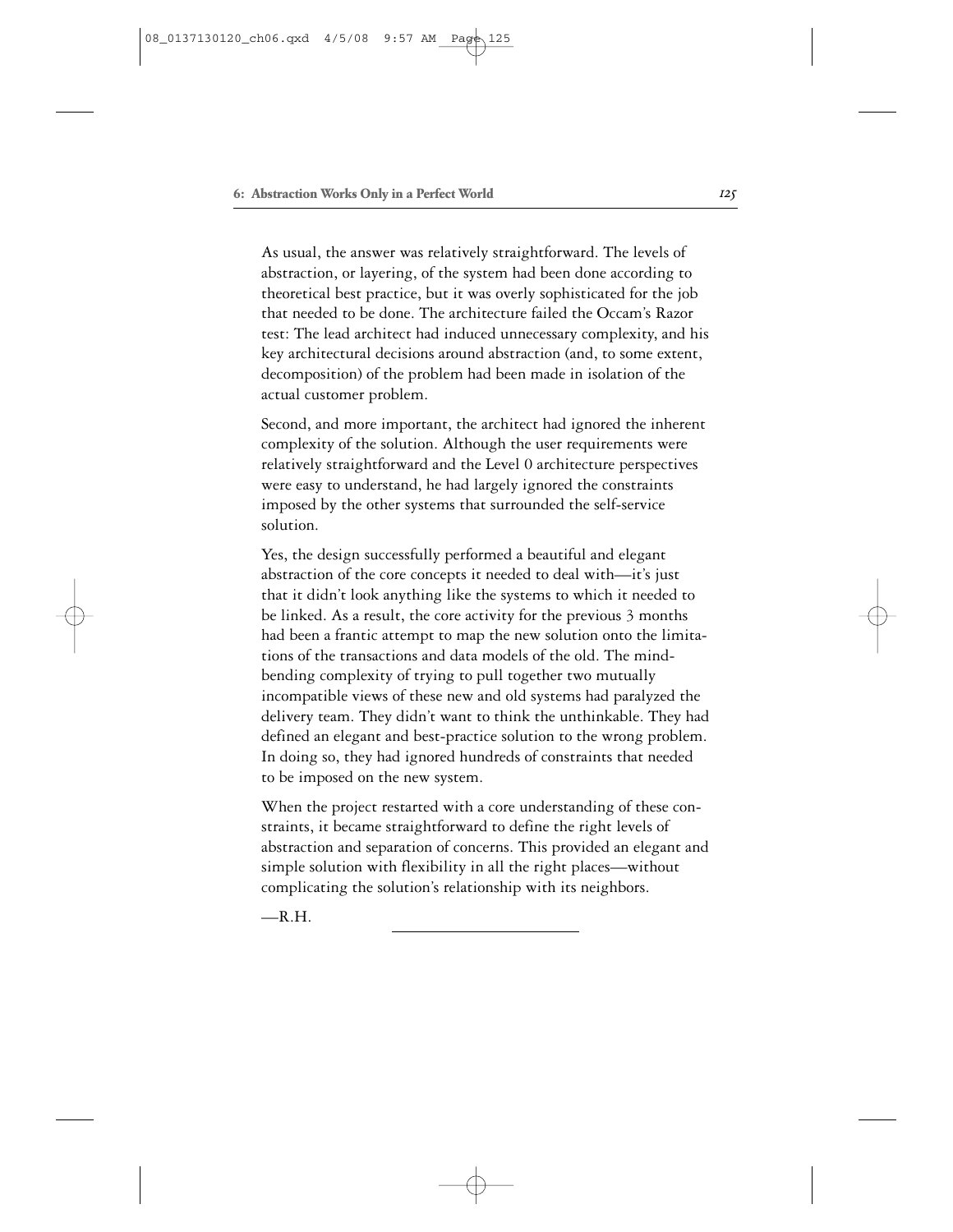As a final horror story, consider a major customer case system for an important government agency:

We were asked to intervene after the project (in the hands of another systems integrator) had made little progress after 2 years of investment.

At this point, the customer had chosen a package to provide its overarching customer care solution. After significant analysis, this package had been accepted as a superb fit to the business and user requirements. Pretty much everything that was needed to replace the hugely complex legacy systems would come out of a box.

However, it was thought that replacing a complete legacy system would be too risky. As a result, the decision was made to use half of the package for the end-user element of the strategic solution; the legacy systems the package was meant to replace would serve as its temporary back end (providing some of the complex logic and many of the interfaces that were necessary for an end-to-end solution).

The decision was to eat half the elephant. On paper, from 10,000 feet, it looked straightforward. The high-level analysis had not pointed out any glitches, and the layering of the architecture and the separation of concerns appeared clean and simple.

As the project progressed, however, it became apparent that the legacy system imposed a very different set of constraints on the package. Although they were highly similar from an end user and data perspective, the internal models of the new and old systems turned out to be hugely different—and these differences numbered in the thousands instead of the hundreds.

Ultimately, the three-way conflict between the user requirements (which were based on the promise of a full new system), the new package, and the legacy system meant that something had to give. The requirements were deemed to be strategic and the legacy system was immovable, so the package had to change. This decision broke the first rule of bottom-up implementations mentioned earlier.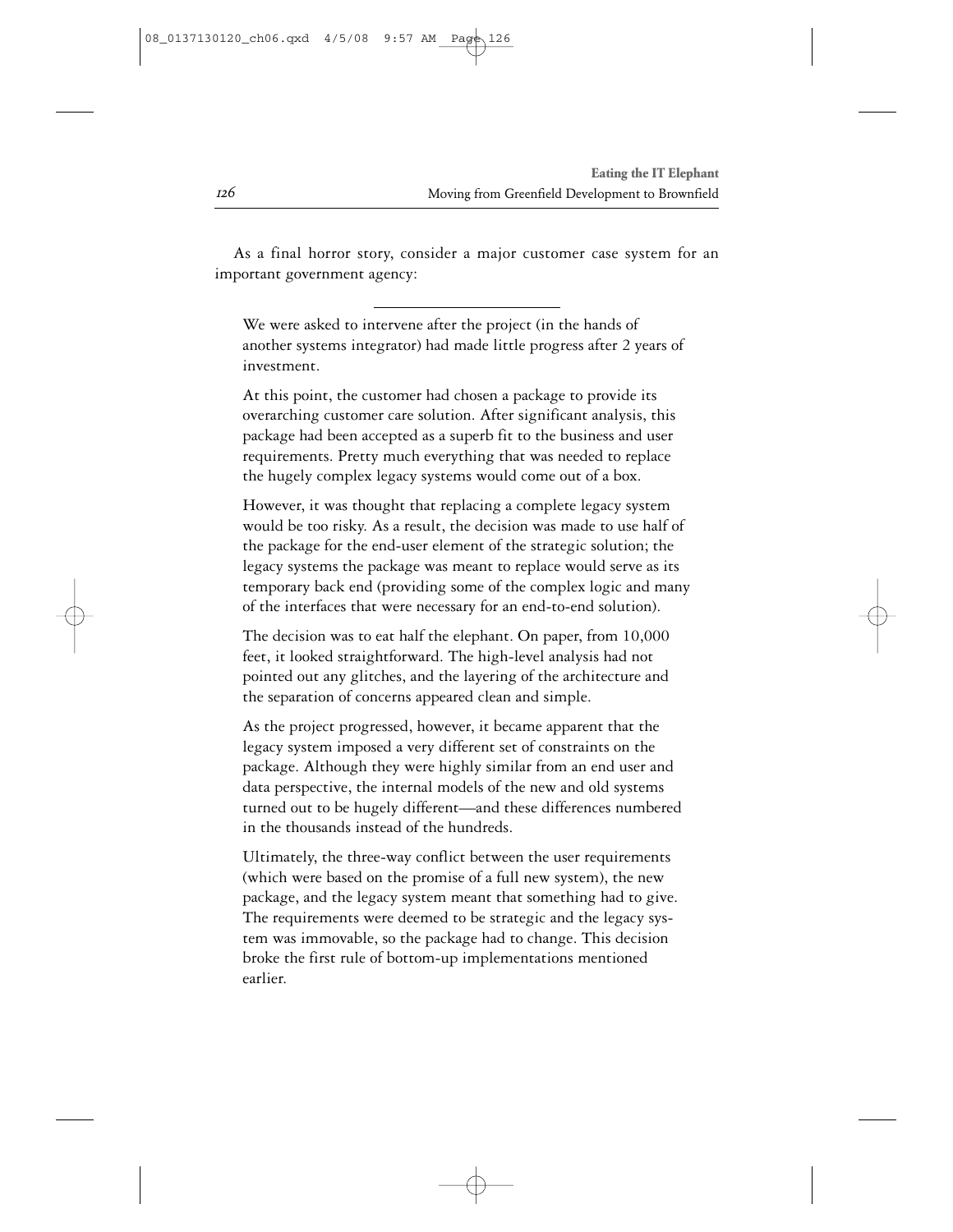Although the system was delivered on time and budget, and although it works to this day for thousands of users and millions of customers, the implementation was hugely complicated by the backflow of constraints from the legacy systems. As a result, it then proved uneconomic to move the system to subsequent major versions of the package. The desired strategic solution became a dead end.

—K.J. and R.H.

In each of these cases, a better and more detailed understanding of the overall problem was needed than standard top-down approaches could provide. Such an understanding would have prevented the problems these projects encountered.

Each of these three problems stems from a basic and incorrect assumption by stakeholders that they could build a Greenfield implementation. At the credit card processor, this assumption held firm until they tried to integrate it with the existing infrastructure. The government department failed to realize that its original requirements were based on a survey of a completely different site (the one in which the legacy system was cleared away), resulting in large-scale customization of the original package that was supposedly a perfect fit.

Fundamentally, today's large-scale IT projects need to work around the constraints of their existing environment. Today's IT architects should regard themselves as Brownfield redevelopers first, and exciting and visionary architects second.

Companies that try to upgrade their hardware or software to the latest levels experience the same ripple effect of contamination from the existing environment. Despite the abstraction and layering of modern software and the imposed rigor of enterprise architectures, making changes to the low levels of systems still has a major impact on today's enterprises.

As we mentioned before, no abstraction is perfect and, to some extent, it will leak around the edges. This means there is no such thing as a nondisruptive change to any nontrivial environment. As a supposedly independent layer in the environment changes—perhaps a database, middleware, or operating system version—a ripple of change permeates around the environment.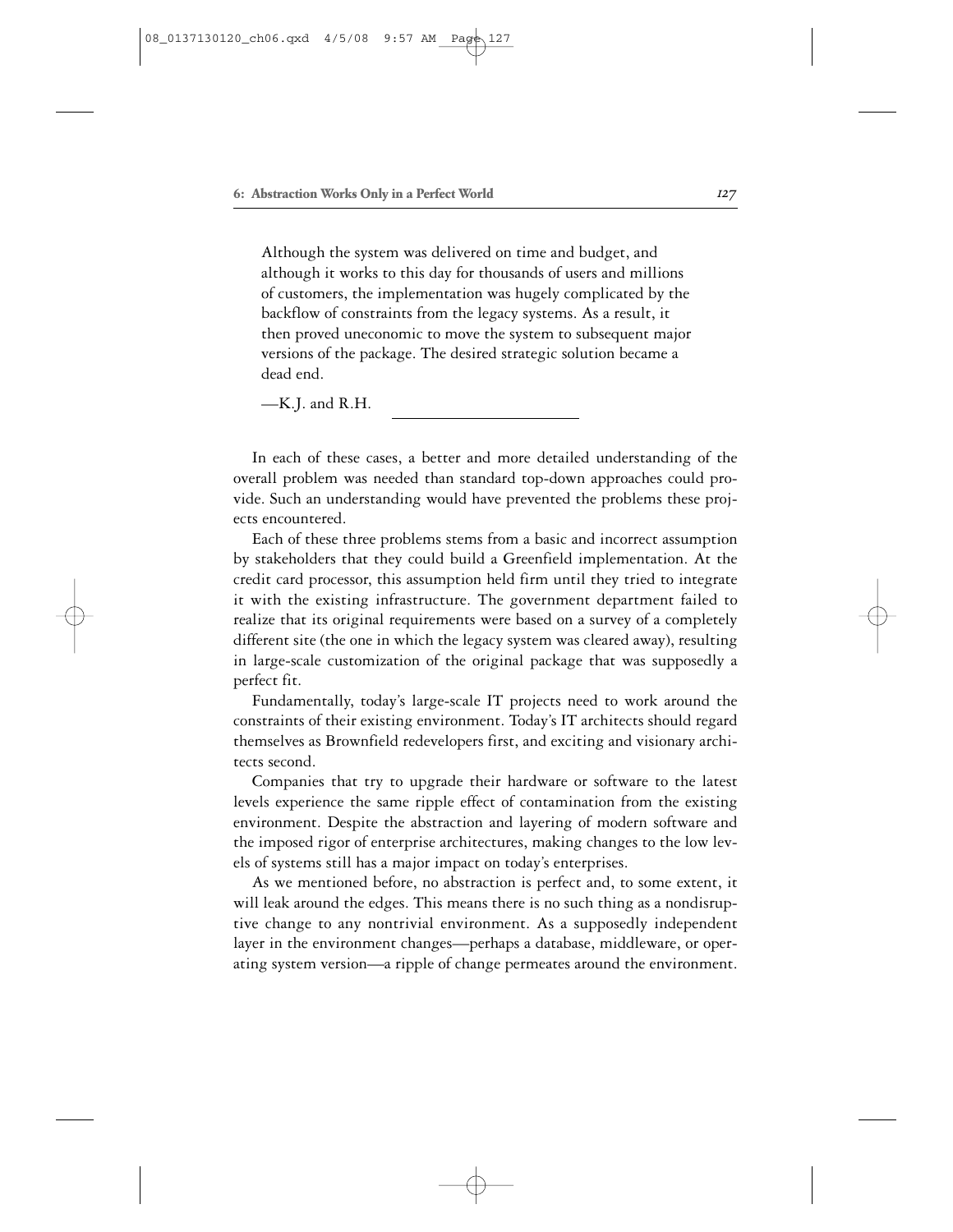As only certain combinations of products are supported, the change can cascade like a chain of dominoes. Ultimately, these ripples can hit applications, resulting in retesting, application changes, or even reintegration.

Thus, to provide good and true architectures, we need to accept that we need a better understanding of the problem to engineer the right abstractions. Additionally, we need all the aspects of the problem definition (business, application, and infrastructure) to be interlinked so that we can understand when and where the ripple effect of discovered constraints or changes will impact the solution we are defining.

# Do We Need a Grand Unified Tool?

The problem definition is too big for one tool or person to maintain, so there appears to be a dilemma. The full complexity of the problem needs to be embraced, and an understanding is required of everything that's around, including the existing IT and business environments. But all that information needs to be pulled together so that the Views aren't discrete or disconnected.

Many people have argued for tool unification as a means to achieve this, to maintain all these connected Views in a single tool and, thus, enable a single documented version of the truth to be established and maintained. But that is missing a vital point about Views.

As explained in Chapter 2, "The Confusion of Tongues," Views need to be maintained by people in their own way, in their own language. Imposing a single tool will never work. Simply too many preferred perspectives, roles, and prejudices exist within our industry to believe that everyone is going to sit down one day and record and maintain their Views in one specific tool.<sup>4</sup> If such combinations of Views into single multipurpose tools were possible, desirable, and usable, then it is arguable that Microsoft® Office user interfaces Word®, PowerPoint®, and Excel® would have merged long ago.

Moreover, these integrated approaches that have been at the heart of traditional tooling are usually pretty poor at dealing with ambiguity or differences of opinion. On large projects with many people working on the same information, it is not unusual to have formal repositories that enable people to check out information, make changes to it, and then check it back in. Such systems prevent two people from updating the same information at the same time, which would result in confusion and conflicts. The upshot of this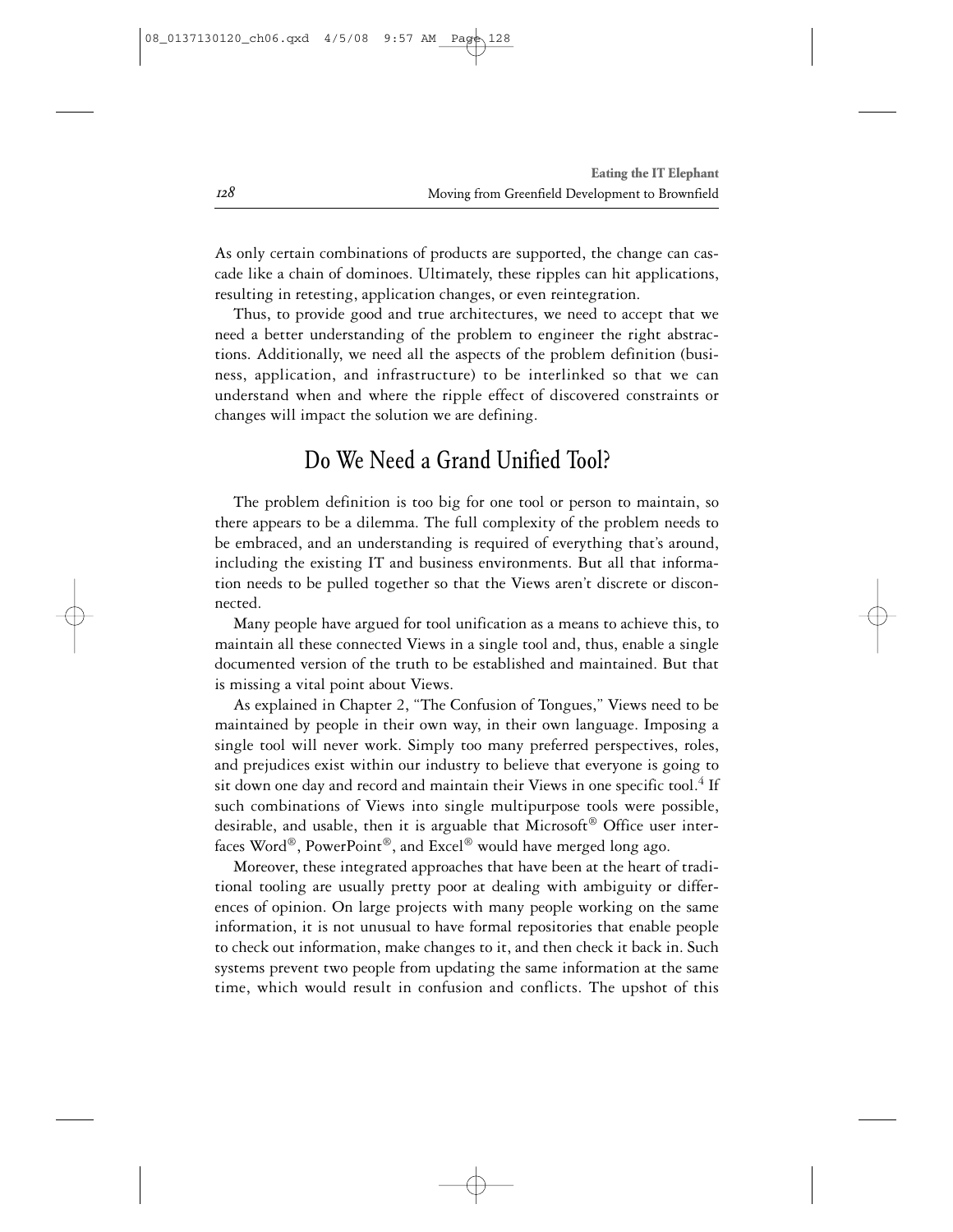approach, however, is that the information that is checked into the repository is the information that everyone else is then forced to use. The implications of your changes are not always apparent to you—or perhaps immediately to your colleagues, either. Maintaining a single source of truth when hundreds of people are changing individual overlapping elements is less than straightforward. A change made by one individual can have serious consequences for many other areas of the project, and no mechanism exists for highlighting or resolving ambiguity—whoever checks the information into the repository last wins!

In summary, grand unified tools are to software engineering what grand unified theories are to modern physics—tricky to understand, multidimensional, and elusive, often involving bits of string. No one has created a single tool to maintain the full complexity of a complex IT project. Likewise, no one will do so unless the tool enables people to maintain Views in their own way, in their own language, and to identify and deal with ambiguity cooperatively.

# The Connoisseur's Guide to Eating Elephants

This chapter set out to define the kinds of things the Elephant Eater must do, the kinds of problems it needs to deal with, and the kinds of environments with which it must cope. We've covered a lot of ground, so it's worth recapping the key requirements that we have established—a connoisseur's guide to eating elephants.

The Elephant Eater machine must recognize that the environment imposes many more constraints beyond functional and nonfunctional requirements. We rarely work on Greenfield sites anymore; the elephanteating machine must be at home on the most complex Brownfield sites—the kind of Brownfield sites that have had a lot of IT complexity built up layer on layer over many years.

The Elephant Eater must also address the lack of transparency that is inherent within our most complex projects. This will enable us to x-ray our elephant to see the heart of the problem. To achieve this transparent understanding, the Elephant Eater must acknowledge the fundamental human limitation of the View and enable us to break down the problem into smaller chunks.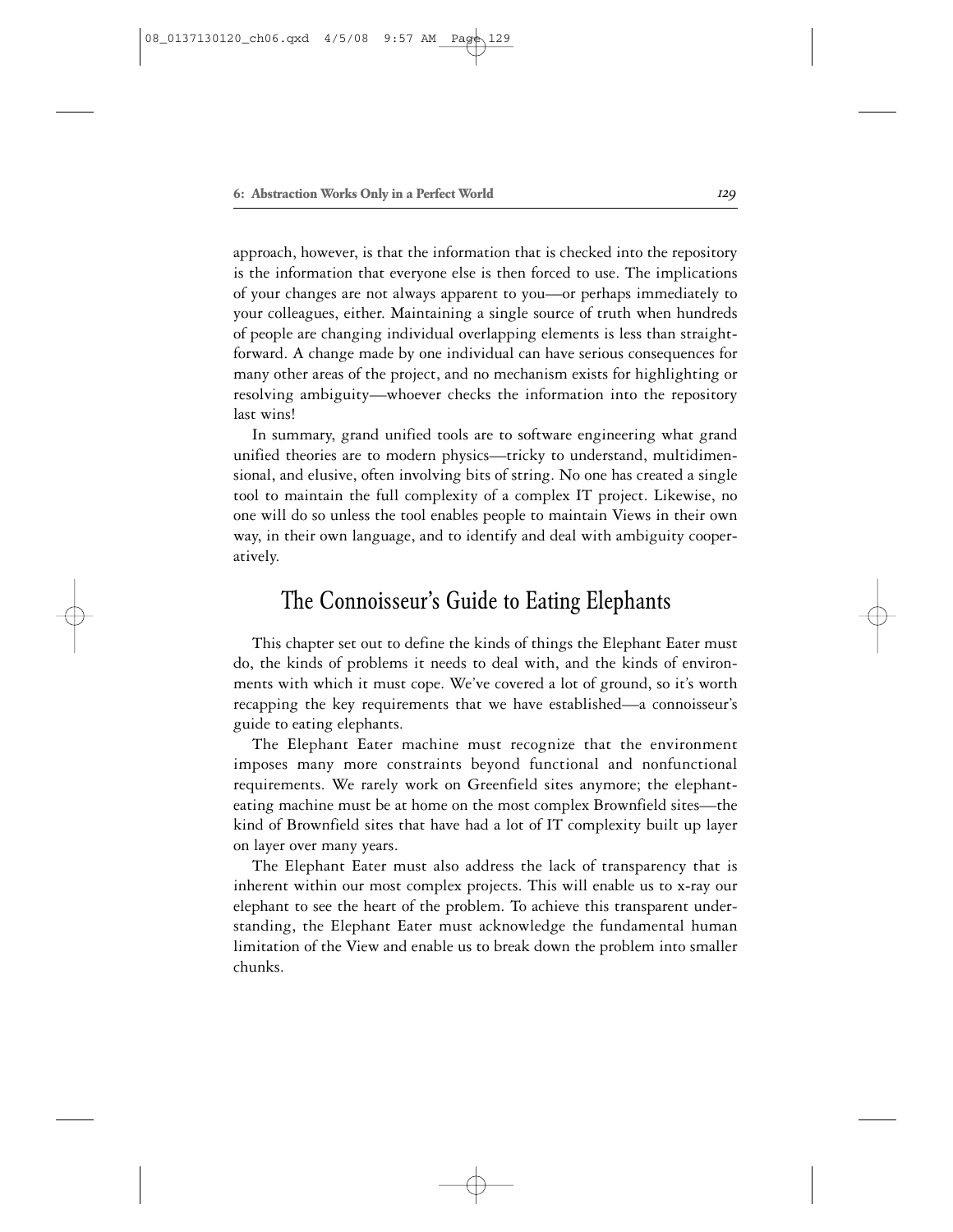However, we suspect that a one-size-fits-all approach to maintaining Views is doomed to failure. A high-level business process View will always look very different than a detailed data definition. Therefore, an elephanteating machine that relies on a single tool for all users is pretty impractical.

In addition, we now know that, despite the best efforts of architects to keep them insulated and isolated via abstractions and enterprise architectures, many of these Views are interlinked. Therefore, the only way to understand the problem properly is to make the interconnections between Views explicit and try to make them unambiguous. We should also note, however, that establishing a consolidated picture of all these Views needs to be a process of cooperation and communication—one View cannot overwrite another one, and ambiguity must be dealt with within its processing. We also know that the View should cover the entire solution (business, application, and infrastructure).

By using the formal View and VITA approach introduced in Part I, "Introducing Brownfield," it should be possible to see how the Elephant Eater proposed can address these requirements. The following facets are an intrinsic part of Brownfield development.

Our Brownfield abstractions—and, therefore, architectures—will be a good fit for the problem: Those decisions will be made based on detailed information fed in via a site survey instead of vague generalization. This adopts an engineer's approach to the solution instead of the artisan's heuristics and intuition.

We will be able to preempt the ripple effect, often understanding which requirements are in conflict or at least knowing the horrors hiding behind the constraints. Therefore, the requirements can be cost-effectively refined instead of the abstractions of the solution or its code. Resolving these problems early will have significant economic benefit.

The solution will become easier to create due to a deeper understanding of the problem. A precise and unambiguous specification will enable the use of delivery accelerators such as these:

- Global delivery and centers of excellence
- Code generation via Model Driven Development and Pattern Driven Engineering because the precise specification can be used to parameterize the generation processes
- Iterative delivery as possible strategies for appropriate business and IT segmentation of the problem become clearer